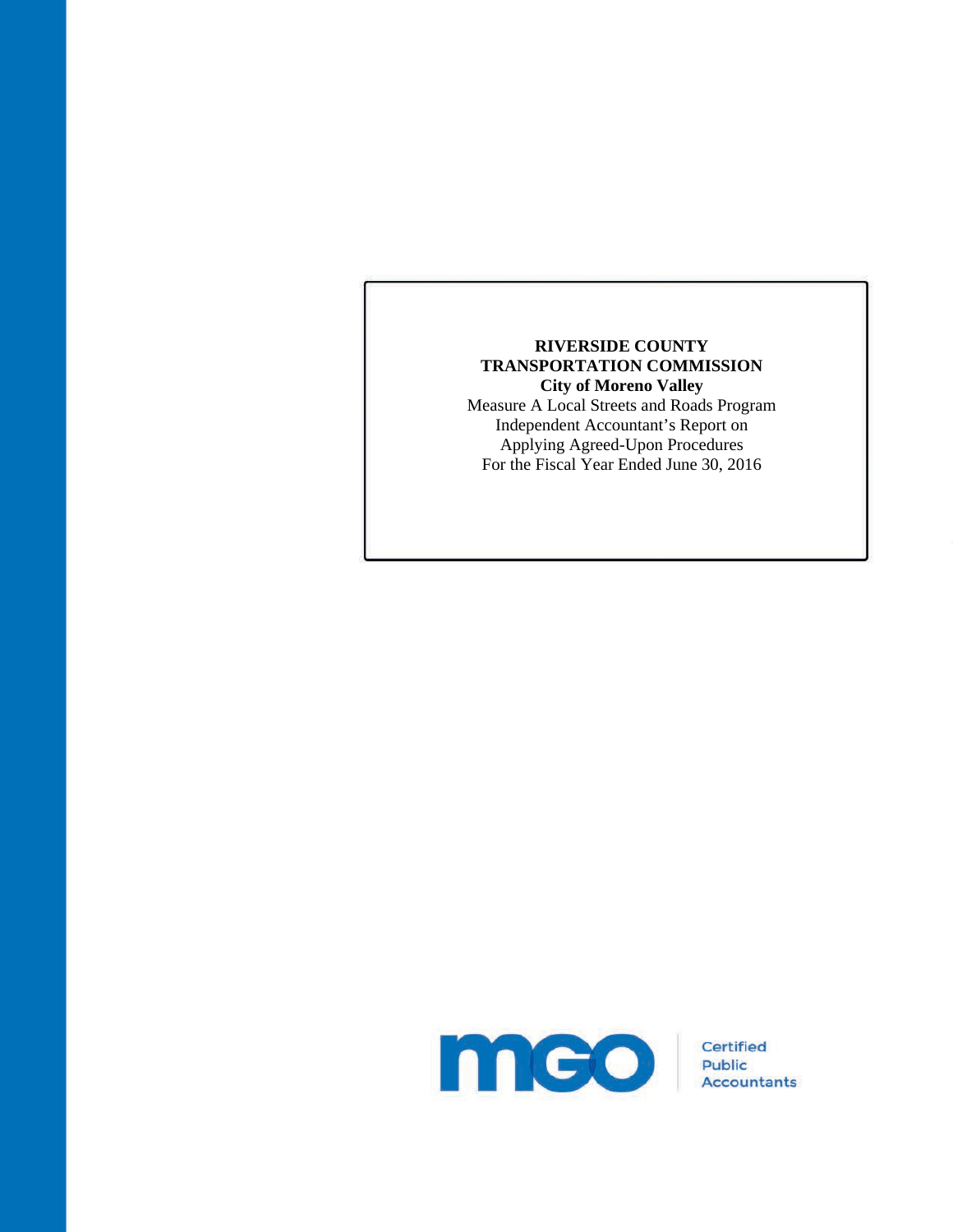

**Independent Accountant's Report On Applying Agreed-Upon Procedures** 

Century City Los Angeles Newport Beach Oakland Sacramento San Diego San Francisco Walnut Creek

Woodland Hills

The Board of Commissioners Riverside County Transportation Commission Riverside, California

We have performed the procedures enumerated below, which were agreed to by the Riverside County Transportation Commission (RCTC), solely to assist RCTC in determining whether the City of Moreno Valley, California (the City), was in compliance with the Measure A Local Streets and Roads Program grant terms and conditions for the fiscal year ended June 30, 2016. The City's management is responsible for the compliance with the grant terms and conditions of the Measure A Local Streets and Roads Program. This agreed-upon procedures engagement was conducted in accordance with attestation standards established by the American Institute of Certified Public Accountants. The sufficiency of these procedures is solely the responsibility of those parties specified in the report. Consequently, we make no representation regarding the sufficiency of the procedures described below either for the purpose for which this report has been requested or for any other purpose.

Our procedures and related findings are as follows:

1. Review the 2009 Measure A (Ordinance 02-001) compliance requirements. Western County jurisdictions are required to participate in the Transportation Uniform Mitigation Fee (TUMF) program and in the Multi-Species Habitat Conservation Plan (MSHCP), which are administered by the Western Riverside Council of Governments (WRCOG) and the Western Riverside County Regional Conservation Authority (RCA), respectively. Coachella Valley jurisdictions are required to participate in the TUMF program administered by the Coachella Valley Association of Governments (CVAG). Indicate participation in TUMF and/or MSHCP programs.

**Finding:** No exceptions were noted as a result of applying this procedure. The City participates in the TUMF program administered by WRCOG and the MSHCP administered by RCA.

2. Obtain from RCTC the approved Five-Year Capital Improvement Plan (CIP) for the fiscal year.

**Finding:** No exceptions were noted as a result of applying this procedure.

- 3. Obtain from the jurisdiction a detail general ledger and balance sheet for the fiscal year.
	- a. Identify the amount of Measure A cash and investments recorded at the end of the fiscal year. Compare amount to Measure A fund balance and provide an explanation for any differences greater than 25% of fund balance.

**Finding:** Measure A cash and investments were \$6,794,068 at June 30, 2016. The difference between Measure A cash and investments of \$6,794,068 and fund balance of \$7,716,365 was \$922,297, or 12% of the fund balance.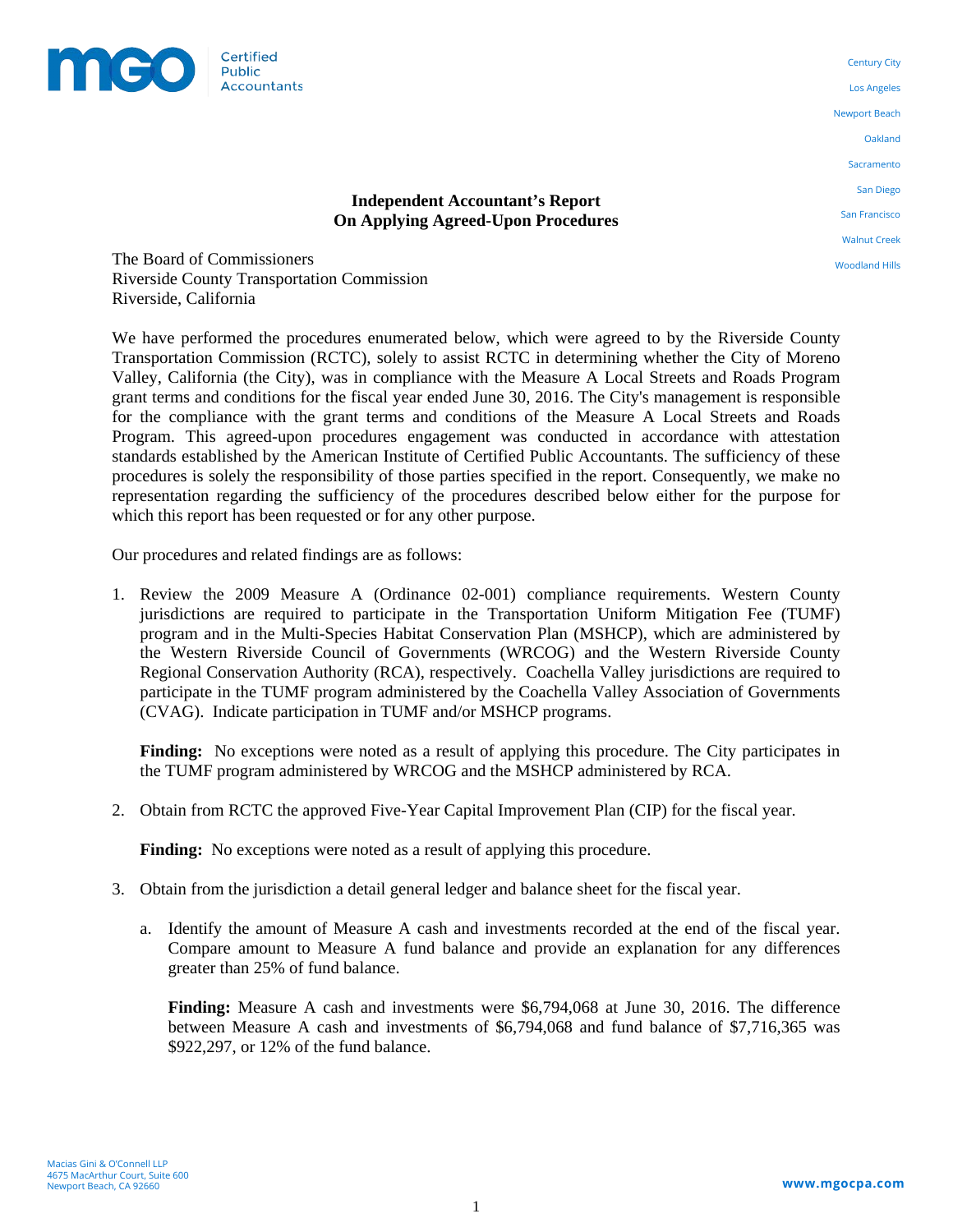b. Identify any amounts due from other funds.

**Finding:** There were no amounts due from other funds at June 30, 2016.

c. Identify the components of ending fund balance for the Measure A activity (e.g., nonspendable, restricted, assigned, committed, unassigned) and [for County only] by geographic area.

**Finding:** The ending fund balance for Measure A activity in the amount of \$7,716,365 was restricted in the amount of \$7,716,365 at June 30, 2016.

d. Identify the existence of any restatement of Measure A fund balance; inquire of management as to the reason for any restatement and provide a summary of the restatement items.

**Finding:** We noted no restatement of the Measure A fund balance reported at June 30, 2015.

- 4. Obtain an operating statement for the Measure A activity for the fiscal year, including budget amounts; include the operating statement as an exhibit to the report.
	- a. Review the revenues in the operating statement.
		- i. Inquire of management as to what fund is used to record Measure A revenues received from RCTC and identify what the total revenues were for the fiscal year.

**Finding:** The City accounts for Measure A revenues in its Measure A Fund (Fund #2001). The City recorded total revenues in the amount of \$5,177,131 for the fiscal year ended June 30, 2016 (refer to Exhibit A).

ii. Obtain from RCTC a listing of Measure A payments to the jurisdiction. Compare the Measure A sales tax revenues recorded by the jurisdiction to the listing of payments made by RCTC.

**Finding:** We identified a variance of \$226,221 between the Measure A revenues recorded by the City and the RCTC Measure A payment schedule. The difference is due to a May 2015 payment from RCTC in the amount of \$245,233, that was recorded by the City in fiscal year 2016; a June 2015 payment from RCTC in the amount of \$325,216, that was recorded by the City in fiscal year 2016; a fiscal year 2015 clean-up adjustment payment from RCTC in the amount of \$89,911 recorded by the City in fiscal year 2016; a June 2016 payment from RCTC in the amount of \$328,175, that was recorded by the City in fiscal year 2017; and a fiscal year 2016 clean-up adjustment payment from RCTC, in the amount of \$105,964, to be recorded by the City in fiscal year 2017. The following schedule summarizes these differences.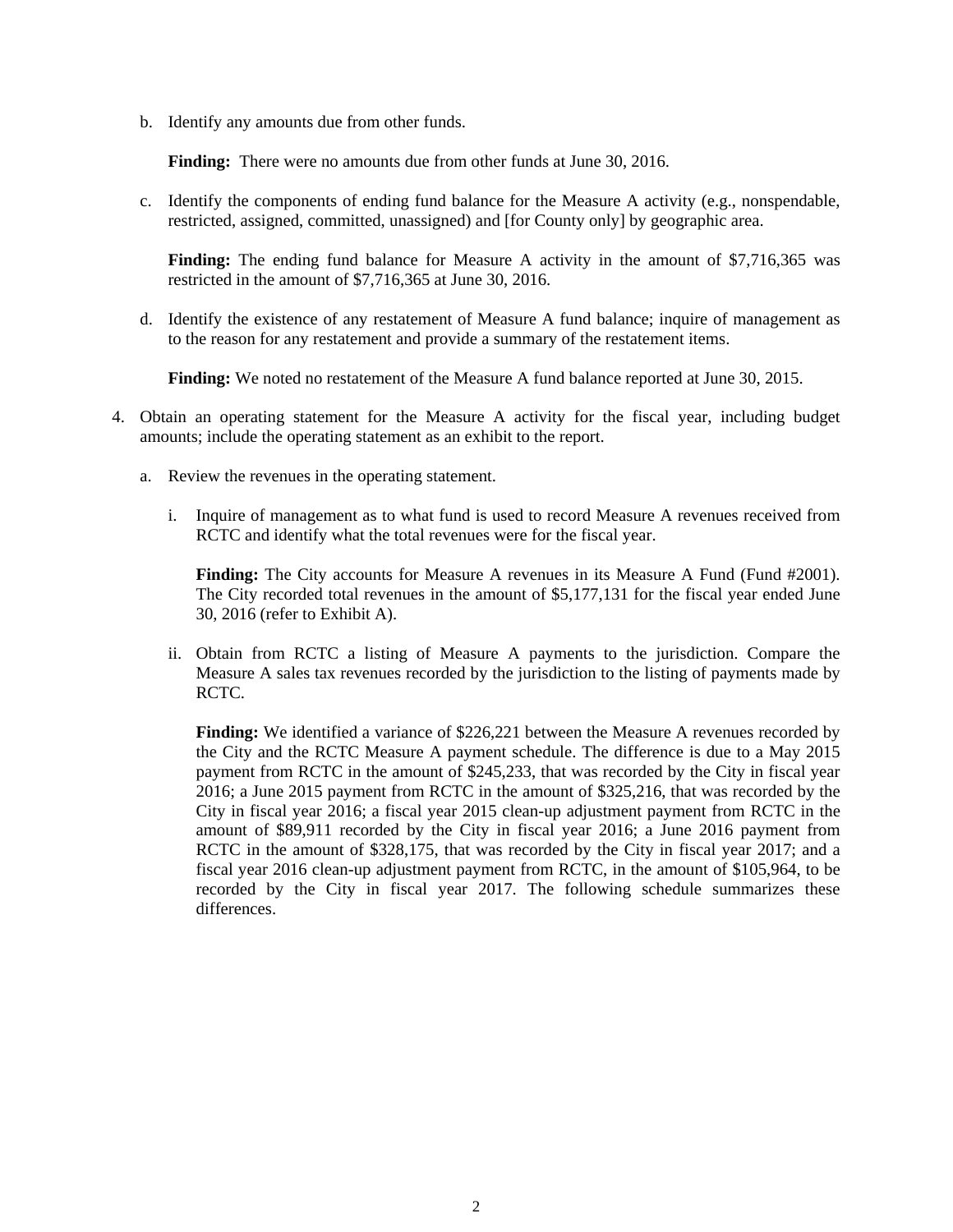|                                  |             |           |   | City of       |  |
|----------------------------------|-------------|-----------|---|---------------|--|
|                                  | <b>RCTC</b> |           |   | Moreno Valley |  |
| Measure A revenues recorded      | \$          | 3,591,327 | S | 3,817,548     |  |
| 2015 allocation payment for May  |             |           |   | (245, 233)    |  |
| 2015 allocation payment for June |             |           |   | (325,216)     |  |
| 2015 clean-up adjustment payment |             |           |   | (89,911)      |  |
| 2016 allocation payment for June |             |           |   | 328,175       |  |
| 2016 clean-up adjustment payment |             |           |   | 105,964       |  |
| Measure A revenues reconciled    |             | 3,591,327 |   | 3,591,327     |  |

- iii. Obtain from the jurisdiction an interest allocation schedule for the fiscal year.
	- 1. Identify the allocation amount of interest income to Measure A activity and what the amount of interest income was for the fiscal year. If no interest was allocated, inquire of management as to reason for not allocating interest income.

**Finding:** The City allocated interest in the amount of \$80,681 to Measure A activity for the fiscal year ended June 30, 2016.

- b. Review the expenditures in the operating statement.
	- i. Inquire of management as to what fund is used to record Measure A expenditures and what the total expenditures were for the fiscal year.

**Finding:** The City accounts for Measure A expenditures in its Measure A Fund (Fund #2001). The City recorded total Measure A expenditures in the amount of \$5,848,500 for the fiscal year ended June 30, 2016 (refer to Exhibit A).

ii. Select expenditures for testing that comprise at least 20% of the total Measure A expenditures.

**Finding:** The City recorded Measure A expenditures in the amount of \$5,848,500. We selected \$1,181,949 or 20.2%, for testing.

1. For the expenditures selected for testing, compare the dollar amount listed on the general ledger to the supporting documentation.

**Finding:** No exceptions were noted as a result of applying this procedure.

2. For the expenditures selected for testing, review the Five-Year CIP and note if the project is included in the Five-Year CIP and is an allowable cost.

**Finding:** The expenditures selected for testing were included in the Five-Year CIP and were allowable costs. No exceptions were noted as a result of applying this procedure.

iii. Inquire of management as to the nature of any transfers in or out recorded in the Measure A Fund. For any transfers out, determine if nature of transfer out was included in the Five-Year CIP.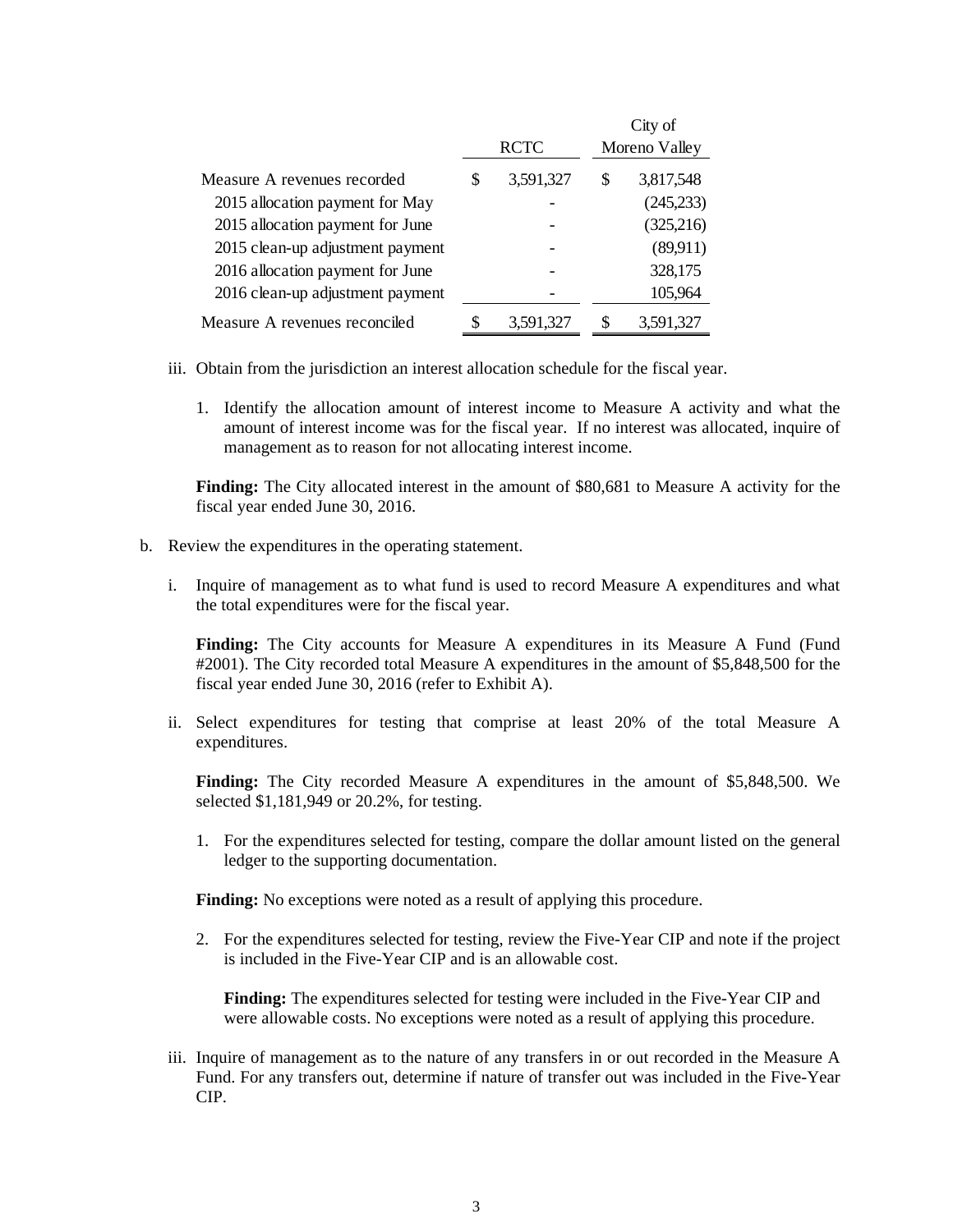**Finding:** Per discussion with City management, the City recorded transfers out of the Measure A Fund in the amount of \$1,084,000 to the Development Impact Fees (DIF) Arterial Streets Fund for Arterial Streets expenditures and \$1,006,303 to the Total Road Improvement Program (TRIP) Debt Service Fund for TRIP Certificates of Participation (COPs) 13A debt service expenditures, respectively. These transfers are included in the Five-Year CIP.

iv. Inquire of management as to the amount of general or non-project-related indirect costs, if any, included in expenditures. If indirect costs exceed 8% of Measure A revenue, inquire of management as to the basis for indirect costs charged to Measure A. If indirect costs are identified, determine if such costs are included in the Five-Year CIP.

**Finding:** Per discussion with City management, general or non-project-related indirect costs of \$174,531 were included in Measure A expenditures during the fiscal year ended June 30, 2016, which is 4.6% of Measure A revenue of \$3,817,548 for the fiscal year ended June 30, 2016. Indirect costs were included in the City's Five-Year CIP as Overhead costs. No exceptions were noted as a result of applying this procedure.

v. Inquire of management as to the amount of debt service expenditures recorded in the Measure A fund.

**Finding:** Per discussion with City management, the City recorded transfers out of the Measure A Fund in the amount \$1,006,303 to the TRIP Debt Service Fund for TRIP COP 13A debt service expenditures that is included in the Five-Year CIP.

1. For cities with advance funding agreements with RCTC, compare debt service expenditures to Measure A payments withheld by RCTC.

**Finding:** There was no advance funding agreement with RCTC noted.

2. For cities with other indebtedness, determine if such costs are included in the Five-Year CIP.

**Finding:** Per discussion with City management, the City recorded transfers out of the Measure A Fund in the amount \$1,006,303 to the TRIP Debt Service Fund for TRIP COP 13A debt service expenditures that is included in the Five-Year CIP.

5. Compare the budgeted expenditures to actual amounts; inquire of management as to the nature of significant budget variances.

**Finding:** The following schedule compares budgeted expenditures to actual amounts.

|                            |   | <b>Budget</b> | Actual |           | Variance        |  |
|----------------------------|---|---------------|--------|-----------|-----------------|--|
| Capital projects           | S | 9,466,494     | S      | 2,354,851 | \$<br>7,111,643 |  |
| Transportation             |   | 1,097,849     |        | 1,070,749 | 27,100          |  |
| Maintenance and operations |   | 587,584       |        | 332,597   | 254,987         |  |
| Transfers out              |   | 2,083,000     |        | 2,090,303 | (7,303)         |  |
| Total expenditures         |   | 13,234,927    | S      | 5,848,500 | \$<br>7,386,427 |  |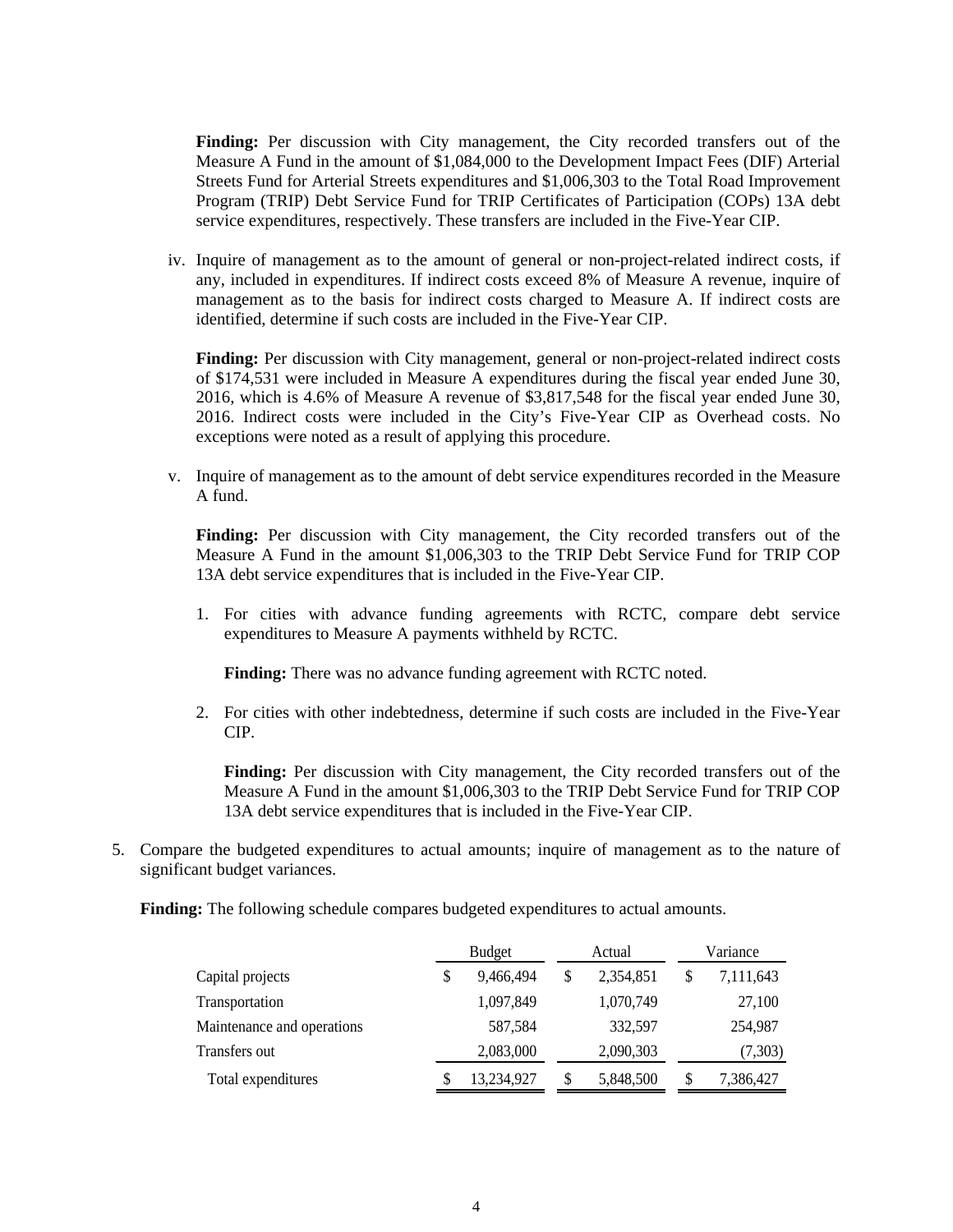Per discussion with City management, the variance is due to the fact that appropriations for transfers out are budgeted equally to cover projected expenditures; however, expenditures were lower than projections for fiscal year ended June 30, 2016, due to delays in construction.

- 6. Obtain from RCTC a listing of jurisdictions who participate in the Western County or Coachella Valley TUMF programs.
	- a. If the jurisdiction is a participant in the TUMF program, select at least one disbursement for validation as to the amount remitted to WRCOG or CVAG, as applicable.

**Finding:** We selected one disbursement in the amount of \$219,975. The payment selected for testing indicated that TUMF was collected and remitted to WRCOG, as required.

b. Indicate the total amount of TUMF fees collected and remitted during the fiscal year.

**Finding:** The total amount of TUMF fees collected and remitted during the fiscal year ended June 30, 2016, were \$3,152,322 and \$2,923,749, respectively. The difference of \$228,573 was due to a timing difference between collections and remittances. TUMF fees of \$228,573 for June 2016 were remitted in July 2016.

- 7. Obtain from RCTC a listing of jurisdictions who participate in the Western County MSHCP program.
	- a. If the jurisdiction is a participant in the MSHCP program, select at least one disbursement for validation as to the amount remitted to RCA, as applicable.

**Finding:** We selected one disbursement in the amount of \$74,176. The payment selected for testing indicated that MSHCP was collected and remitted to RCA, as required.

b. Inquire of management as to the existence of any fees collected in prior years and not remitted to RCA as of the end of the fiscal year.

**Finding:** Per discussion with City management, there were no fees collected in prior years and not remitted to RCA as of the end of the fiscal year.

c. Indicate the total amount of MSHCP fees collected and remitted during the fiscal year.

**Finding:** The total amount of MSHCP fees collected and remitted during the fiscal year ended June 30, 2016, was \$436,550.

- 8. Obtain from RCTC the Maintenance of Effort (MOE) base year requirement, including supporting detail of the calculations for the City, and the carryover amount allowed as of the beginning of the fiscal year.
	- a. Obtain from the City a calculation of its current year MOE amount in the format similar to its base year calculation. Attach a copy of the calculation worksheet provided by the City as an exhibit to the report.

**Finding:** No exceptions were noted as a result of applying this procedure. Refer to Exhibit B for a copy of the City's MOE calculation.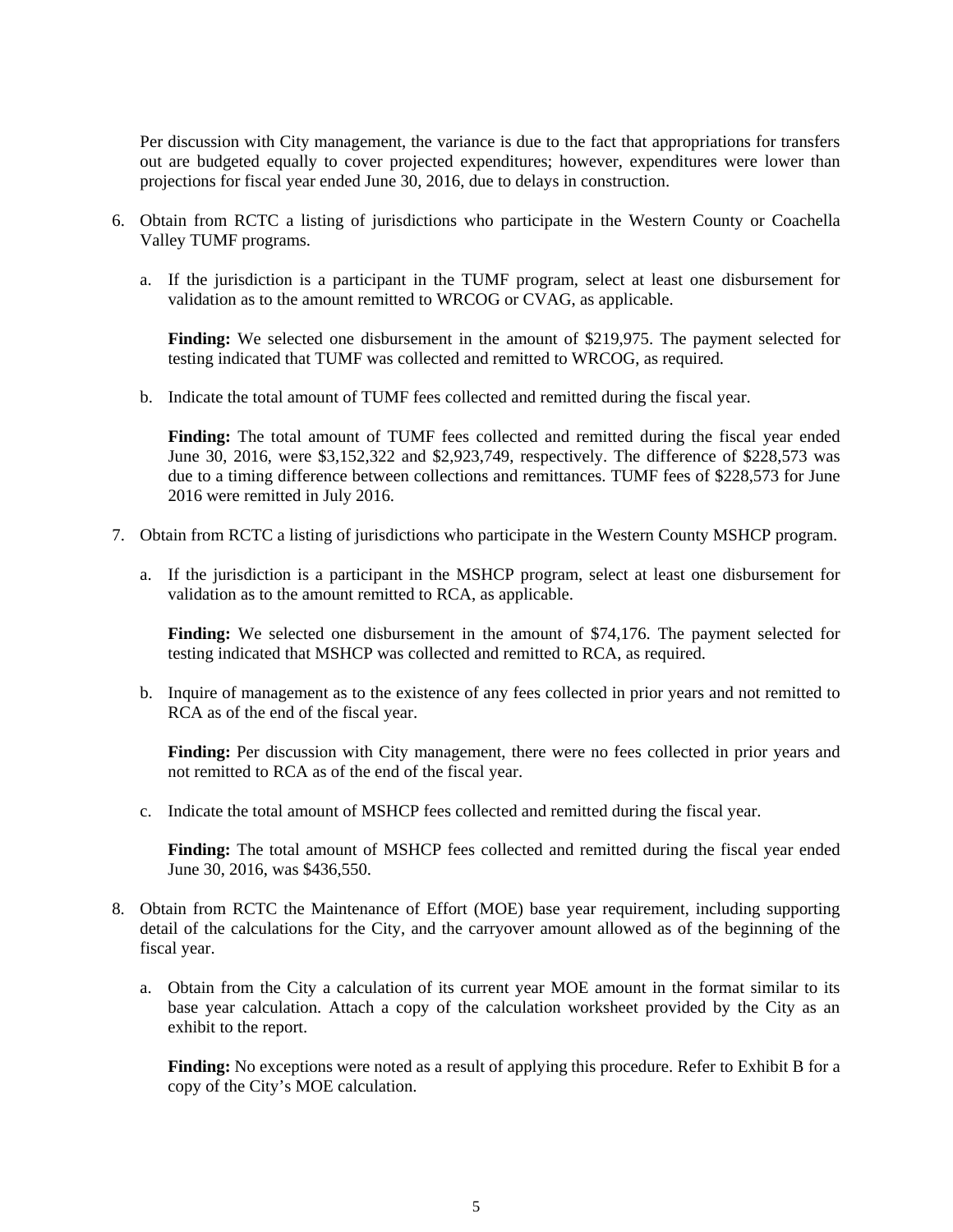b. Compare the current year MOE amounts from the General Fund to the general ledger.

**Finding:** No exceptions were noted as a result of applying this procedure.

c. Review the General Fund general ledger to determine if there were any transfers in to fund any MOE amounts.

**Finding:** No transfers in were noted as a result of applying this procedure.

d. Compare the amount of current year MOE expenditures to the MOE base requirement and add any excess to, or subtract any deficiency from, the carryover amount.

**Finding:** We noted that current year MOE expenditures of \$2,090,222 were greater than the MOE base requirement of \$1,459,153 resulting in an excess MOE of \$631,069 for the fiscal year ended June 30, 2016.

e. If the amount of discretionary funds spent is less than the MOE base requirement (MOE deficiency), determine the amount of any prior year MOE carryover using the information obtained from RCTC, and reduce the MOE deficiency by any available MOE carryover to determine an adjusted current year expenditure amount.

**Finding:** No exceptions were noted as a result of applying this procedure. The City's discretionary funds spent during the fiscal year ended June 30, 2016 exceeded the MOE base year requirement. The City's MOE carryover at June 30, 2016 is calculated as follows:

| MOE excess at July 1, 2015                                                            | 3,111,700              |
|---------------------------------------------------------------------------------------|------------------------|
| Current year MOE expenditures                                                         | 2,090,222              |
| Less: MOE base year requirement<br>MOE excess for the fiscal year ended June 30, 2016 | (1,459,153)<br>631,069 |
| MOE excess at June 30, 2016                                                           | 3,742,769              |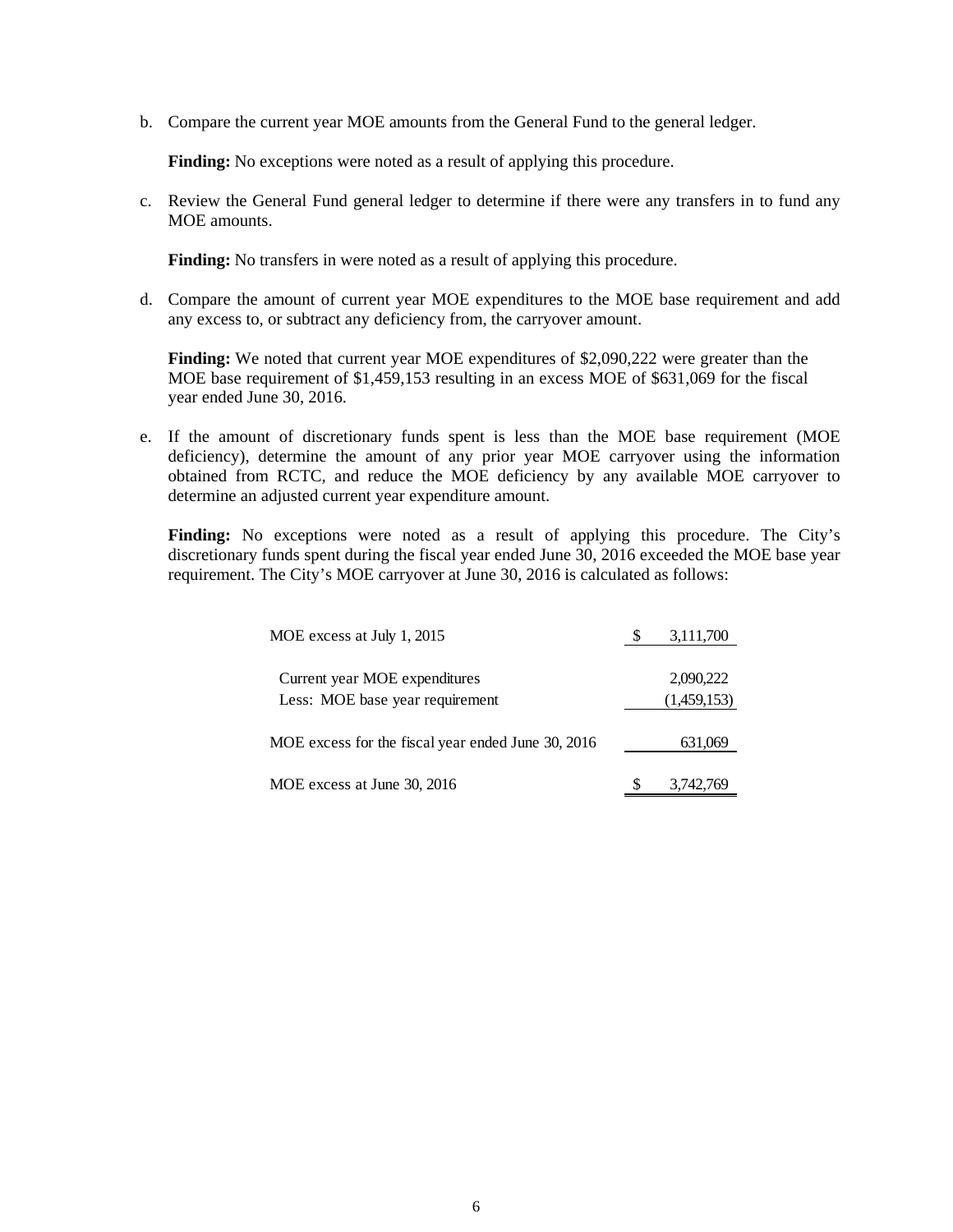b. Compare the current year MOE amounts from the General Fund to the general ledger.

**Finding:** No exceptions were noted as a result of applying this procedure.

c. Review the General Fund general ledger to determine if there were any transfers in to fund any MOE amounts.

**Finding:** No transfers in were noted as a result of applying this procedure.

d. Compare the amount of current year MOE expenditures to the MOE base requirement and add any excess to, or subtract any deficiency from, the carryover amount.

**Finding:** We noted that current year MOE expenditures of \$2,090,222 were greater than the MOE base requirement of \$1,459,153 resulting in an excess MOE of \$631,069 for the fiscal year ended June 30, 2016.

e. If the amount of discretionary funds spent is less than the MOE base requirement (MOE deficiency), determine the amount of any prior year MOE carryover using the information obtained from RCTC, and reduce the MOE deficiency by any available MOE carryover to determine an adjusted current year expenditure amount.

**Finding:** No exceptions were noted as a result of applying this procedure. The City's discretionary funds spent during the fiscal year ended June 30, 2016 exceeded the MOE base year requirement. The City's MOE carryover at June 30, 2016 is calculated as follows:

| MOE excess at July 1, 2015                                       | 3,111,700                |
|------------------------------------------------------------------|--------------------------|
| Current year MOE expenditures<br>Less: MOE base year requirement | 2,090,222<br>(1,459,153) |
| MOE excess for the fiscal year ended June 30, 2016               | 631,069                  |
| MOE excess at June 30, 2016                                      | 3,742,769                |

We were not engaged to and did not conduct an examination, the objective of which would be the expression of an opinion on the City's compliance with the grant terms and conditions of the Measure A Local Streets and Roads Program. Accordingly, we do not express such an opinion. Had we performed additional procedures, other matters might have come to our attention that would have been reported to you.

This report is intended solely for the information and use of the Board of Commissioners and management of RCTC and the City Council and management of the City of Moreno Valley and is not intended to be and should not be used by anyone other than these specified parties.

Macias Gini  $\epsilon$  O'Connell LP

Newport Beach, California December 27, 2016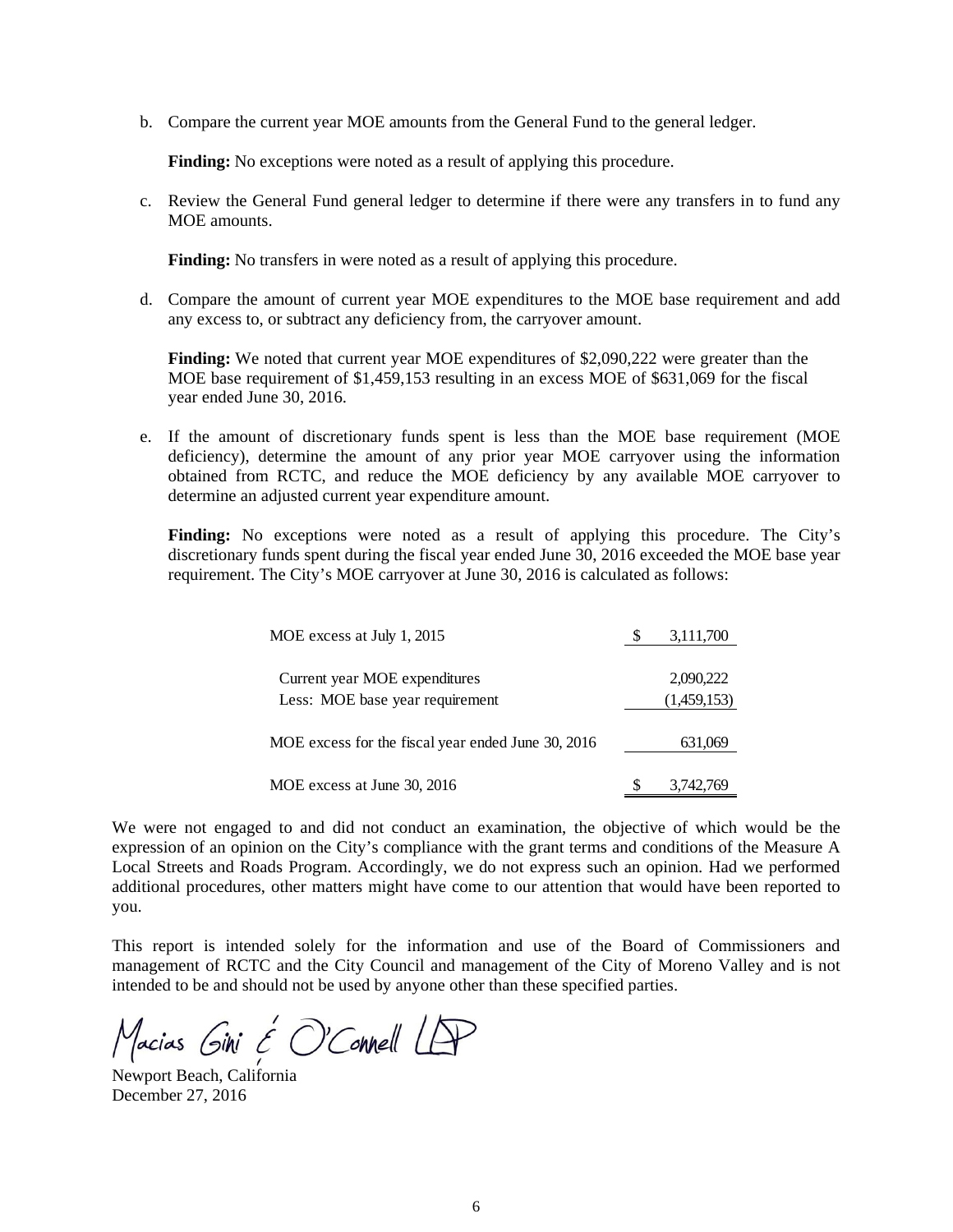## **CITY OF MORENO VALLEY, CALIFORNIA Measure A Operating Statement For the Fiscal Year Ended June 30, 2016 (Unaudited)**

|                            | <b>Budget</b> |             | Actual          | Variance      |  |
|----------------------------|---------------|-------------|-----------------|---------------|--|
| Revenues:                  |               |             |                 |               |  |
| Measure A                  | \$            | 3,694,000   | \$3,817,548     | \$<br>123,548 |  |
| Intergovernmental          |               | 5,301,899   | 1,243,193       | (4,058,706)   |  |
| Investment income          |               | 105,000     | 80,681          | (24,319)      |  |
| Miscellaneous income       |               | 11,500      | 35,709          | 24,209        |  |
| Transfers in               |               | 86,414      |                 | (86, 414)     |  |
| Total revenues             |               | 9,198,813   | 5,177,131       | (4,021,682)   |  |
| Expenditures:              |               |             |                 |               |  |
| Capital Projects           |               | 9,466,494   | 2,354,851       | 7,111,643     |  |
| Transportation             |               | 1,097,849   | 1,070,749       | 27,100        |  |
| Maintenance and Operations |               | 587,584     | 332,597         | 254,987       |  |
| <b>Transfers Out</b>       |               | 2,083,000   | 2,090,303       | (7,303)       |  |
| Total expenditures         |               | 13,234,927  | 5,848,500       | 7,386,427     |  |
| Deficiency of revenues     |               |             |                 |               |  |
| under expenditures         | \$            | (4,036,114) | (671, 369)<br>S | (3,364,745)   |  |